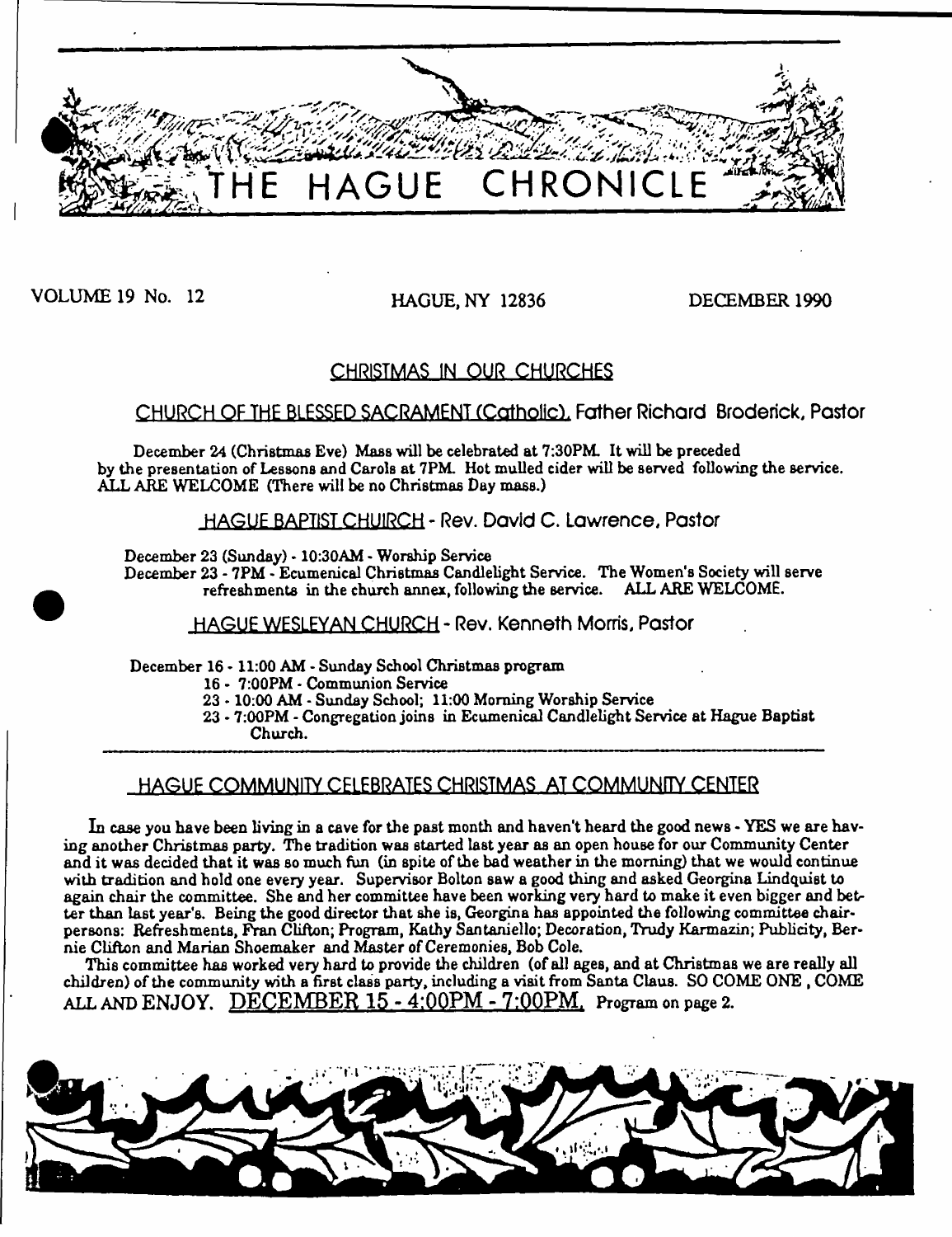## **PROGRAM FOR CHRISIMAS PARIY PECEMBER.15. 1990 - 4-7PM**

4:00PM - People start arriving Background Music - John Evans Welcome - Bob Cole Supervisor Bolton Tree Lighting & Ornament Placement - '89 and '90 \* John Breitenbach, Sr. Senior Citizen of the Year Award - Hague Chamber of Commerce 4:30PM - Old Time New Time Barbershop Sound 5:00 PM - Magician - David Lowman 5:30PM - Cub Scout Program - Karen Costello 6:00PM - Mr. & Mr6. Sunta Claus Pictures with Santa 6:45PM - Sing-u-Long with Laura Meade

### **DOOR PRIZES REFRESHMENTS**

# **IICONDEROGA HISTORICAL SOCIETY**

The Ticonderoga Historical Society will host its annual open-house at Hancock House on Sunday afternoon December 10, from 1PM to 3:30PM. A special performance by R.P. Hale, of Concord, NH, will be presented, featuring music of Scotland, Ireland, France, and George 11, played on dulcimer and harpsichord. Mr. Hale's program will also include historical notes and comments. All are cordially invited. Ther is no charge.

The Historical Society is sponsoring an art exhibit in its gallery by area artists. All paintings are winter scenes. Two of our Hague residents are exhibiting in this show, Beu Frasier and Shirley Smith. Twenty-six paintings in all are on exhibit until after New Year's. The Hancock House is all decked out for Christmas. A Festival of Trees, featuring trees from local business and individuals is featured.

Ed: 1 have been to the Hancock House and 1 found it to be most enjoyable. Do put this on your Christmas list to go. It is open Wednesdays - Saturdays, 1QAM-4PM. You won't regret it!





## **HAGUE HISTORICAL SOCIETY .**

The annual Hague Historical Society s will holdl its Show and Tell night at the Bea and Bob Cole's Home, Oneida Bay , this Wednesday, December 12. Members wilt meet for a social time at 7:30PM and then proceed with carol singing and the "Show and Tell".

This "Show and Tell" has been an annual event for many years. Each member brings in an item that is 50 years old or more and talks about it. The item cannot be u spouse!

Weather cooperating, the usual good attendance is expected.

## **BE SMART!**

Did you know that when your feet get cold, if you put on a hat, it really helps. Try it! The more layers you wear the warmer you will be. Several thin layers are much better than one heavy one.

My best advice, however, is  $\cdot$  be sure to let someone know when you are out and about in the woods, on a lonesome road, or whatever, or even walking down to the lake to check on pumps etc. Give a friend a call before you start out and another when you get back. Only takes a few seconds, but if you were to fall, i ^ B might be a matter of your life. If you are on the road late at night, particularly if you arc alone, let someone know when you leave and cull them when you arrive home. It is a SMART thing to do... dih

## **MOHICAN COUNCIL HOME BUREAU**

On December 18 the Home Bureau will hold its annual Christmas luncheon at the Hague Community Center. The regular meeting of the Home Bureau will be held on January 8. Projects will be Country Girl and Baset and Victorian Basket.

#### **■CUB SCQUT PACK 21 NEWS**

The First Aid fundraiser was a success! Thanks to all who supported our boys by purchasing kits or gift items. The Cubs did a great job as salesmen. The profits will be used for registrations and activities.

Den #'l had a good time visiting with Mr. West in the Hague Historical Room last month. They especially liked the ice skates (you mean they didn't have roller blades?) and the high school pictures of their moms and dads (And they make fun of our hair?)

Be sure to join us at the Community Center for the ^Christmas Party on the 16th. You'11 be surprised at the talentl We're on at 6:30PM.

Den #2 will be collecting the bottles and cans at 0 landfill through Jan. 19. Any problems or questions, please call Shelley Gautreau at 585-9859. Thanks again for all your support!.. KC 12/90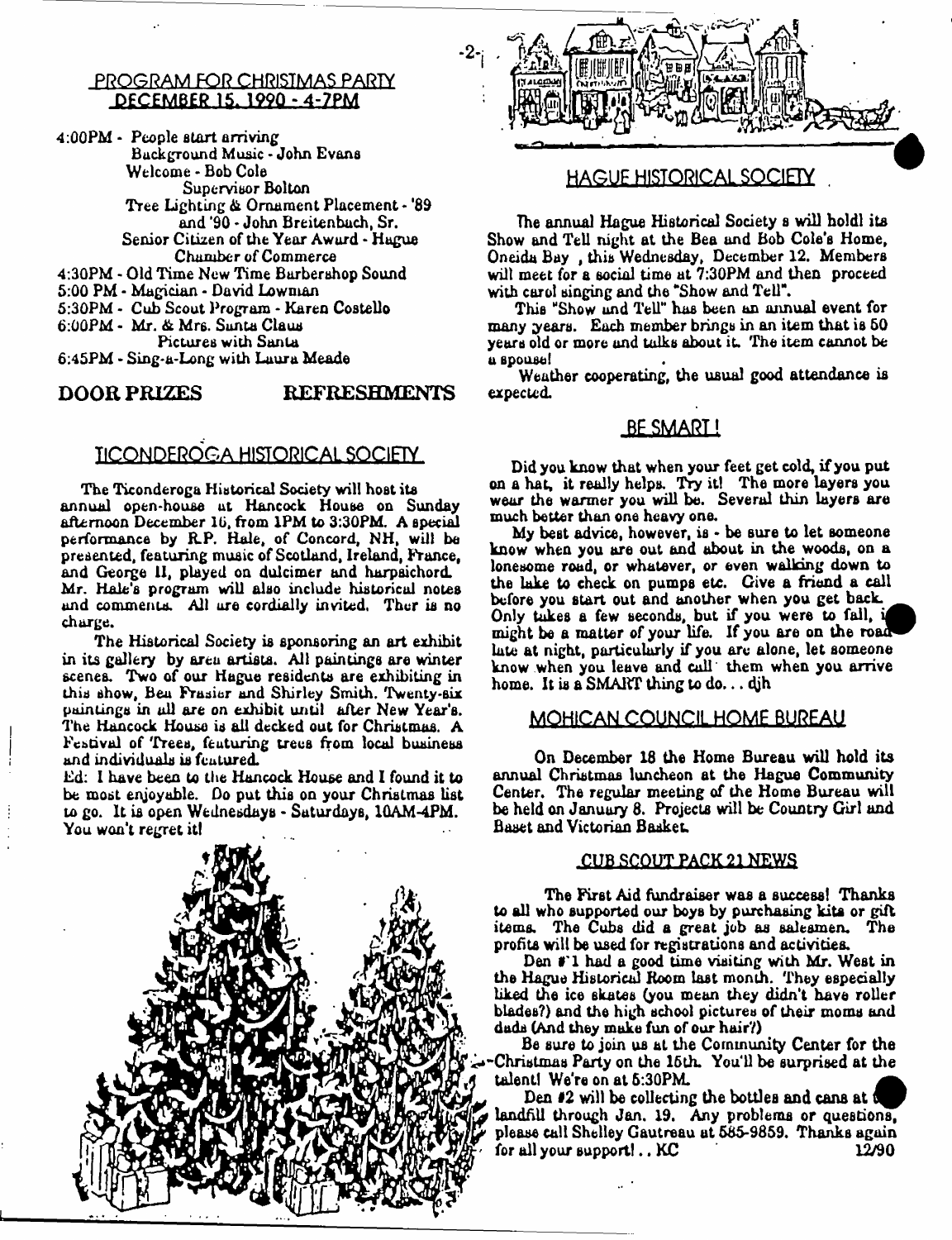A public hearing for Michael's (22-1-8) requesting an rea variance for dock set back was held on November ^ ^ 5 , 1990.

At the regular meeting the Board decided they could not rule on his variance. The Michaels must be given the opportunity to present further evidence at a future meeting. . . gl

## **HAGUE PLANNING BOARD - 12/6/9Q**

At 7PM a public hearing was held on the Gosselink/ Sharp minor subdivision. Noone from the public spoke for or against the minor subdivision.

At the regular meeting the Gosselink/Sharp minor subdivision was passed unanimously since the lot line change would not increase the overall density of houses in the area, would not create a non conforming lot and would make a non-conforming lot less non-conforming.

Mr. Lindquist reported on the site visit to the<br>y proposed minor subdivision. The primary Soliday proposed minor subdivision. concerns found were the discharge of water from two NYS highway culverts that drain onto Mr. Soliday's property, wet areas of ground located near the shoreline and the fact that two residences are presently located on the 2.85 acre parcel. (The zoning district permits one residence on each 1.1 acre). Mr. Breitenbach Jr. will contact U.S. Soil and Water Conservation for an evaluation of the exisiting soil conditions. The Board tabled Mr. Soliday's proposed sub-division until additional information is obtained.

Karen Laundree, Planning Board Chairperson, reported that at the workshop held on 11/29/90, Board members discussed the need to provide persons applying for Project approval with a simplified form indicating the information that the applicant may need to provide to the Board before a decision on a proposed project can be reached. The check--list in Section 5.042 of the Hague Zooning Ordinance was reviewed to provide a guideline for the creation of such a form. No additional workshop meetings have been scheduled for the current year. . . . OC

## **FISH AND GAME CLUB**

The Fish and Game Club will hold its annual Christmas party on December 18 at 6PM. Please bring a covered dish to share and a small children's present (under \$2.00) to exchange. Santa Claus plans to be in attendance to distribute the gifts.

#### **NEW LAW TO BE ENFORCED**

Beginning January 1, 1991, anytime it is necessary to use windshield wipers while driving, one must also use headlights.

**HAPPY HOLIDAYS**

" The ice on Lake George is not as safe as it used to be for walking, skating, skiing, sailing, sledding, and riding. Nor is it as kind to shoreline property." This is according to the latest edition of the LGA News.

Great expanses of open water stretch for miles along the shoreline. This is not believed to be a result of the greenhouse effect. Instead it is believed to be a result of the "ice eaters" which have replaced bubbler and pump systems around docks. Ice eaters move warm bottom water up to the surface with a submersed propeller pump. The quantity of water moved by an ice eater is much greater than that lifted by a bubbler.

As more ice eaters are being used, the currents they create keep more water along shore from freezing and prevent large mid-lake masses of ice from stabilizing. The more firmly an ice mass is attached to the land, the less it can be moved about by the wind. Premature ice movement increases potential damage to docks and shore structures and also to the shoreline itself. The management of the lake levels also affects the situation. Premature ice movement can cause excessive damage if high water levels are maintained. A constant low lake level would help stabilize the ice mass, while fluctuating levels would reduce anchoring and increase damage potential.

The following precautions are recommended:

\* Keep the axis of rotation vertical so water will not be directed out into the lake or along the shore.

\* Turn the pump off when the air temp, is above freezing. This may be done manually or with a thermostat switch exposed to the air. This will save power and money. It costs about \$30/mo. to run a pump full time.

• Cycle the operation with a timer to allow water currents to decay while the *pump* is off. Since most ice eaters pump much more water than needed, the required area can be kept open with as little as 2-4 hours of operation per day, even in cold weather. This too will save power and money.

\* Use two or more smaller units rather than the more common large ones.

Examples of switches that may be used for thermal or time cycling are:

Thermal switch - adjustable from 0-50 degrees F, Kasco T-10,\$44 - Askco Elect Supply, Glens Falls

Timer Switch - Adjustable down to 15 min. intervals, Model T-1905, \$60, Warren Elec., 26 Dix Ave., G.F.

Timer Switch - adjustable for one cycle per day, needs weather protection, \$4.48, Radio Shack.

#### **LAKE GEORGE PARK COMMISSION & JETSKIS**

After a number of public informational hearings, the LGPC is now drafting rules on recreation uses of the lake. They cover such activities such as parasailing, scuba diving, personal water craft (PWC's), waterskiing and operation of tour boats. The commission will vote on the rules on December 27 and they could be in place as early as January. Public hearings will be held in March.

There is a lot of controversy as to whether the jetskis (PWC's) should be banned entirely or put more controls on them. And as though we don't have problems enough, the latest recreational vehicles will probably be submarines. Hammacher Schlemmer has 2-man subs for sale for \$34,500. 12/90

- **3**-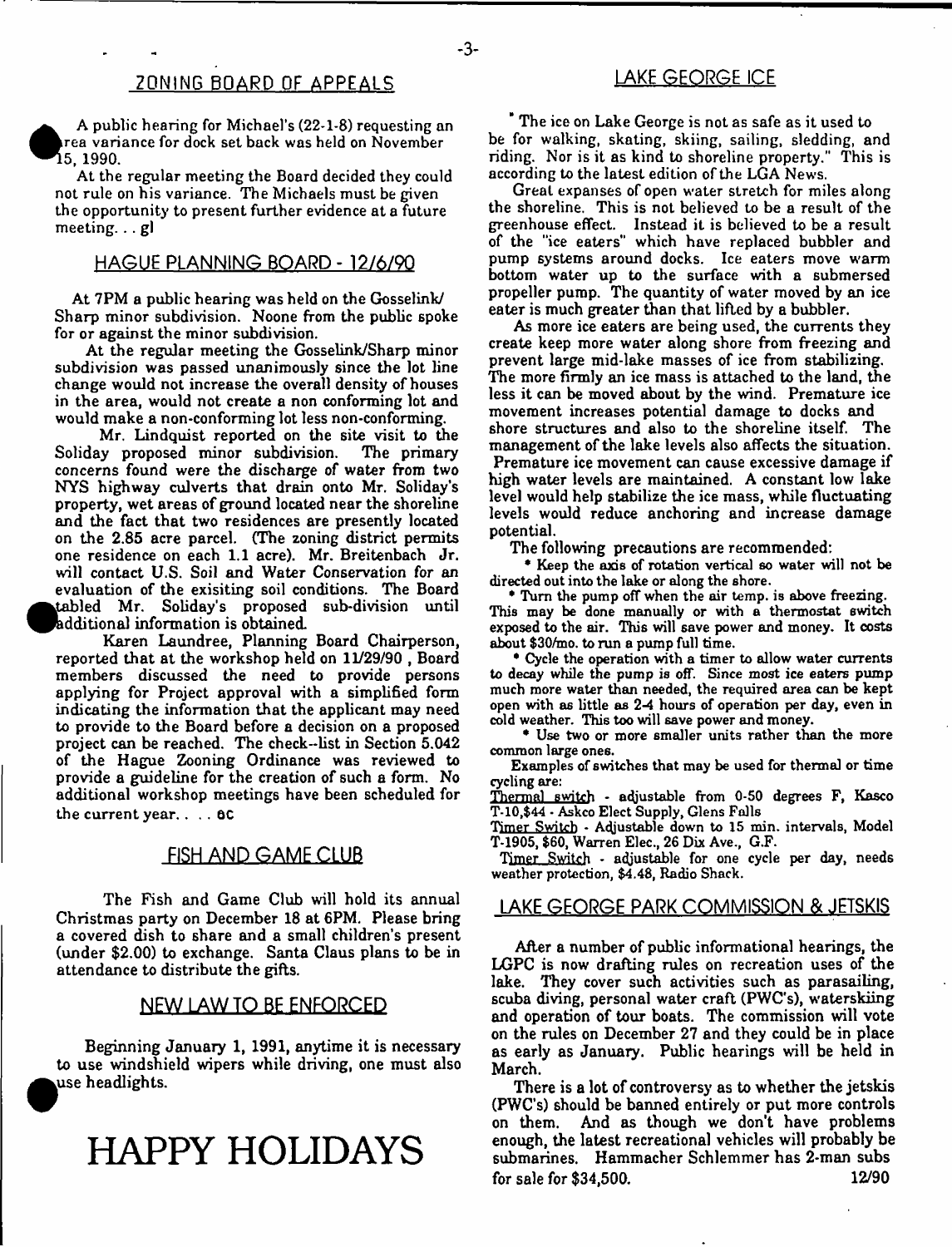## Progress Made On im proving Ti Schools

#### By Lohr McKinstry

Greater parent and community involvement was the chief theme of a special Ticonderoga Central School leadership teams meeting on Dec. 5.

All four of the district's building leadership teams elementary, middle, and high school and high school students — were formed as part of the Effective Schools Movement Excellence and Accountability Program being used in Ticonderoga schools. The committees made public presentations of their goals and plans at a special Board of Education meeting in the elementarymiddle school cafetorium. "What you'll see tonight is a team effort," Superintendent Dr. Robert Collins Jr. said before the session started.

Middle School Building Leadership Team member Brad Peria, a health and reading teacher, said the Effective Schools Movement got its start after a controversial report that said "student achievement is due more to family background than the efforts of the school."

The Coleman Study was later disproved, he said, but not before it had been studied by the University of Michigan. In the course of the inquiry, it was discovered the successful schools shared many of the same characteristics, such as strong and effective leadership and a clear mission. Other factors, such as good home-school relations, were added later.

Peria said the middle school team reviewed the disciple rules and suggested changes. A system of passes was designed, he said, for everything from restrooms and the library to the office, lockers, and the computer room.

"We had problems with student movement," he said. As an attempt to control the flurry, a "Space Odyssey" game was developed — this year it will be "Monopoly and points awarded for compliance.

"We wanted to reward the class that did the best, for earning the most points," Peria said. That class was the sixth grade and its reward was a trip to The Great Escape theme-park in Lake George.

Social studies teacher Frank Fontana, who chairs the middle school committee, said another Effective Schools Movement survey was taken in the spring and the results analyzed. The result was that "when we wrote our 1990-91 plan, we determined that parent-community involvement would be number one."

Music teacher Lisa Mazzotle said a workshop for parents has been slated for Wednesday, Jan. 16, on a variety of topics.

Kindergarten teacher Michael Corsi said the Elementary School Building Leadership Team is working on implementing Effective Schools criteria. "We only have eight-tenths of a point to go in most cases before the correlates are in place," he said.

Elementary teacher Karen Murdock said the committee worked on a rewards and incentives program. The team believes "good things that are happening in the school (should) be duly recognized, especially in the media," she said.

Special education teacher Maria Stitt said the committee also realized more in-service training is needed. "We're working on raising staff morale — it's coming," she said. "The last one is teacher and staff effectiveness. Things are improving."

High School Leadership Team member Paul Joubert said his committee found teachers should increase "working with kids that are constantly in trouble, working with them a little more."

Two areas of concern were order and discipline and academic goals and high expectations, special education teacher Pamela Hens said. "We analyzed the questions in the survey" and found that "protection of learning time" was most important, she said.

"We worked on protecting that learning time" Hens said, by devising a master calendar to reduce conflicting scheduling, permanent schedules for delayed school openings, and coordination with the custodial staff so no noise-making work takes place outside classrooms during school hours.

The High School Student Leadership Team has been meeting to go over the results of a student survey, Student Council and team advisor Mary Lou Baker said. "We would be remiss if we didn't get the students' perceptions," she said

"Ninety percent of the high school students concluded the lines of communication must be open," team member William Ferguson said. He said poor communication was due to "lack of time and in some cases, lack of interest." (Continued on page 5)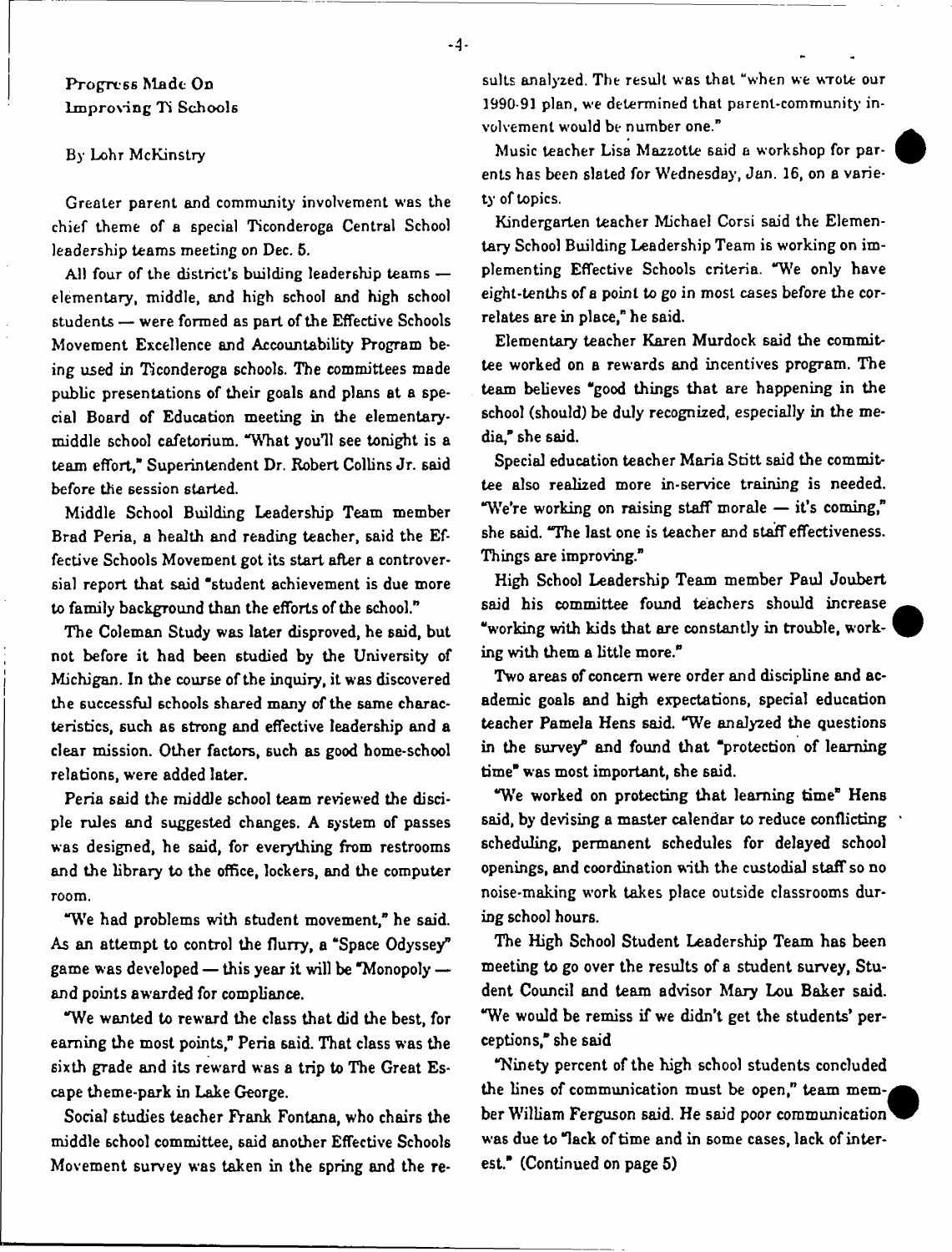Sludent Esther Leerke said too much emphasis is Stu PROGRESS 9 Cont. from page 4)

**C**<br>Blaced<br>dents. Student Esther Leerke said too much emphasis is  $\overline{p}$  aced on the negative instead of the positive among students. "We're trying to build self-esteem by concentrating on the positive," she said.

The student group is starting by seeking permission from high school Principal Ralph Corbo to give a presentation to students on the plan and attend a faculty meeting to offer suggestions.

Collins praised the work of all four committees. "We all have so much to contribute," he said. "It doesn't happen unless people want to pull together and make it happen.

"The movers and shakers are here around the table tonight," he concluded "We could have all the money in the world and not have happen what has happened here."

# **WEATHER NOTES**

November temperatures were warmer than normal,  $r$ ientists are talking about the greenhouse effect but noone is certain yet. It is true that 1989 was the warmest year on record. November 27 reached 50° and Wednesday, November 28, 709 . The mild temperature on the 28th was grace time which enabled many residents to do last minute raking and to catch up on home winter weather proofing.

High winds dominated the first part of the second full week of November and occurred sporadically throughout the month. Sunday, November 25 started out sparkling early in the morning with bright sun and mild temperatures but changed dramatically by 2PM. Wind velocities were recorded as high as 53 MPH which created power outages which lasted five hours and up to 2 days in some places. Many trees were blown down causing the trouble wjth the power lines and difficult road obstructions.

The new moon was November 17 and the full moon December 2 and the last quarter Dec. 9. The full moon was particularly radiant, almost bright enough to read by. It was a true delight to the eye and a real pleasure to feast one's eyes on the night landscape.

December 1 was 50® and Monday afternoon brought us plenty of snow which later turned to rain on Tuesday. In spite of the rain we have at least 4 inches of icy snow remaining. (December 7)

We can welcome the snow for the insulation it provides and any plants it covers. They say snow fixes with nitrogen as it falls through the air - hence the name, poor man's fertilizer.

Can't forget to mention the crystal clear quality of the air on these cooler days and nights. What a pleasure to inhale it! . . . Mary Lou Doulin

## **HANUKKAH**

Celebrated for 8 days beginning on the 25th day of the *lunar month of Kislev (November-December) Begins December 12 this year.*

Hanukkah is a happy midwinter festival commemorting the victory of the Maccabees over the Syrians in 165BC in a battle fought to reassert the religious integrity of the Jews during a period of forced assimilation. The word *Hanukkah* means "dedication" in Hebrew and indeed the festival is also known as the Feast of Dedication as well as the Festival of Lights.

In the home, the kindling of lights on the Hanukkah menorah - an additional one on each of the eight nights of the festival - is an essential feature of the holiday. This practice derives from a legend regarding the war of the Maccabees.

The importance of light in this festival is also probably related to the winter folk customs, observed at the time in the Middle East and elsewhere, in w;hich ceremonial fires were lighted at the winter solstice to urge the sun back to long days and short nights. This the observance of Hanukkah, like so many other festivals, is rooted in seasonal as well as historical occurrences.

Other traditional Hanukkah symbols are the dreydl and gelt. The dreydl is a four-sided top used for game playing. Hanukkah gelt is small amounts of money, commonly coins, given to children. The custom of giving gifts is quite an ancient part of the Hanukkah celebration.



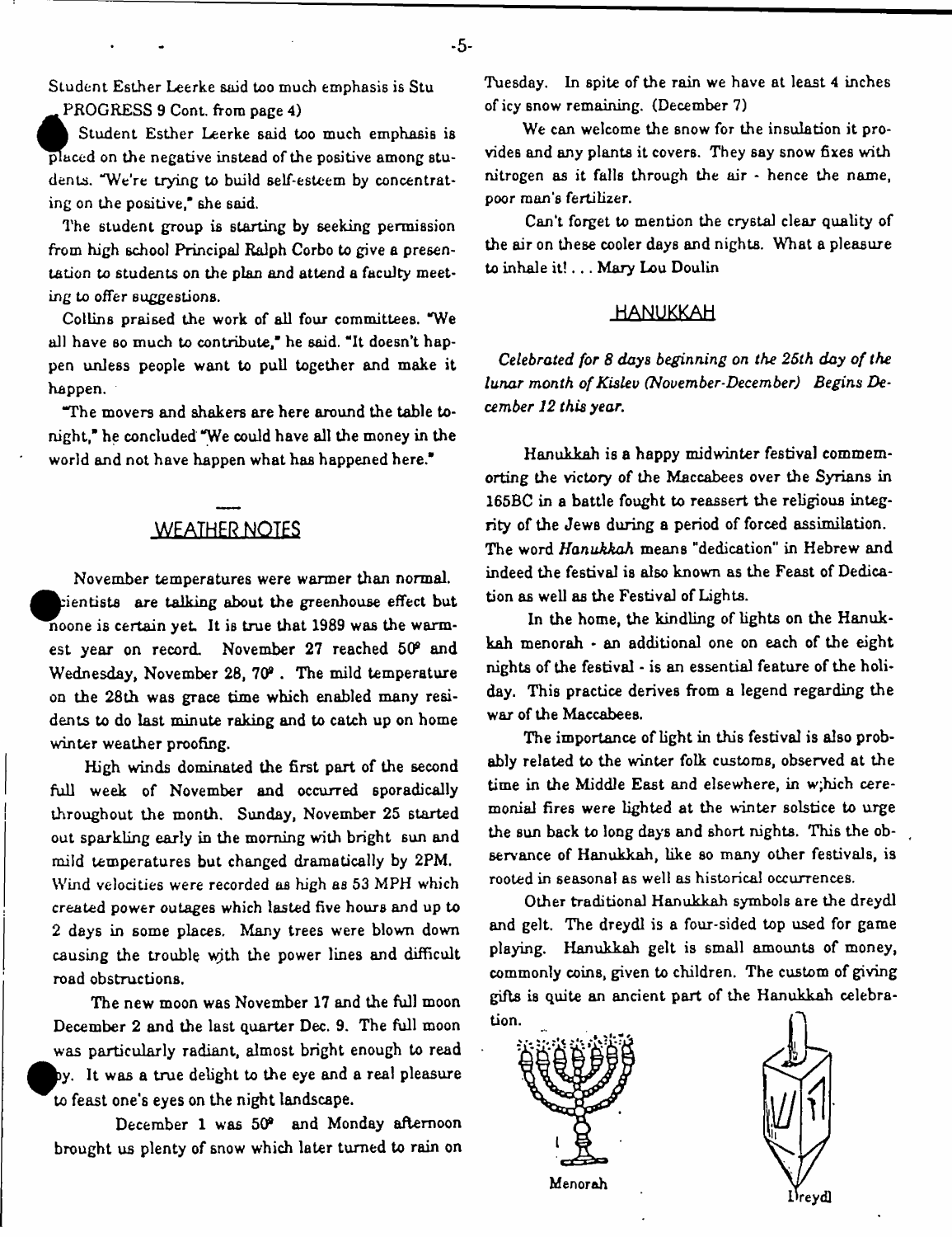### **HAGUE EMERGENCY SQUAD**

During the month of November the Hague Emergency Squad made 5 calls involving 395 patient hours and 365 miles.

Ed Note: The Emergency Squad of the Hague Volunteer Fire Department does a fantastic job. We are all indebted to them for their services. Won't you remember them in your Christmas giving this year. A new ambulance is in service - we now have two. In the meantime we have incurred a large debt. Please be generous.

#### **BOLTON RE-ELECTED BOARD'S CHAIRMAN**

Richard E. Bolton, Hague Supervisor, has been elected for a second one-year term as chairman of the Board of Supervisors of Warren County.

Lloyd Dembosky, head of the county Republican Committee said "He's done a fine job. Obviously, he spends a lot of time here. The chairman has been here almost every day."

Though next year is likely to be difficult for the county, Bolton said he is not afraid of the challenge and he is confident of the team he leads.

"No one person, whether I'm the chairman or not, can do this job alone, he said. It's got to be a cooperative effort of all the supervisors."

#### **RECYCLING**

## **HAGUE'S LANDFILL TO BECOME A TRANSFER STATION**

With the year ending, we can report that Hague's recycling program has had a successful beginning. Voluntary participation has resulted in an estimated 10 per cent reduction in the total volume of the solid waste stream. This indicates a widespread acceptance and participation in the program.

In the coming year Hague's recycling program will be expanding. This is the result of Warren County's Recycling Department obtraining a new facility from the Ciba-Geigy Corporation in Glens Falls. This new facility will allow easier handling and storage of recyclable items and enable us to accept more items. Shortly, Hague will take brown and green glass, more plastics and corrugated board.

When the landfill closes in April of 1991, it will become particularly important to practice careful "source separation." Hague's facility will be used as a transfer station to handle solid wastes and prepare them for transfer to appropriate places. Different items will be accepted in designated containers and locations at the facility. It will be required to separate items and place them in the appropriate location.

If cooperation continues, use of the transfer station will be easy and continued reduction in the waste stream will result. If any questions about use of the facility occur, please don't hesitate to ask the facility attendants or contact John Breitenbach, Jr. at the Hague Community Center, 543-6161.



#### **MEMORY TREE**

The Memory Tree is now in place at the Hague Community Center in the lobby window. If you would like to have a name added to the list, please send a dollar for each name to Imogene Frasier, West Hague Road, or to the Hague Community Center. If paying by check, please make payable to the Chamber of Commerce, the sponsors of this project. All monies raised will be donated to the Ambulance Squad to be used for a specific item that the squad needs.

REMEMBER - Hague's Memory Tree is not only designated for the deceased, but names may be added for the living. Don't you want to recognize someone in your life that has been particularly nice to you, or has done something that should be recognized. If so, now is your chance! To date the following names have been submitted. Any after December 7 will appear in the January issue of The Hague Chronicle.

J*amie Achey, William B. Andrus, Merle Anderson, Ruth M. Auerbach, Ralph Balcom, Fitzgerald, Sm ith and Balcom Family, Andrew Barnaby, Sr. , Meirlda Barnaby, Ruth Rising Barnett, Thomas Beadnell, Ester Belden, James Belden, Maud Belden, Belknap and Tobin Family, Mary C. Beste, James N. Bly, Bertha Bolton, Hanford Bolton, Margaret Bolton, James Broderick, Joe Caldwell, Harold Carpenter, Zella Carpenter, Ed Cass, Morgan Chester, Edith P. Chester, Augusta Clifton, Fran Clifton, Irene Coveney, Alison Craig, Emerson Decker, Mary Decker,, Bertha Duns more, Etta Elethorpe, Josie Emery, Bob Fitzgerald, Eric Fitzgerald, Irving Fitzgerald, Dorothy King Foote, Alice Frasier, Angeline Frasier, Betty Frasier, Christopher* Frasier, *Clifton Frasier, Date Frasier, Ethel Frasier, Fred* Frasier *(uncle), Fred Frasier (gramp), Hazel Frasier, Harry Frasier, Lee Frasier, Richard* Frasier, *Robert Frasier, Samuel Frasier, Veril* Frasier, *Jane Lloyd Garmerian,, Donald Goodfellow, William Gustafson, Maryalice Hall, John T. Henry, Archie Herrick, Gert Herrick, Jim Herrick, Sam Hoyt, George Huestis, Gerald Hutchinson, Gloria Karmazin, Jack Kennedy, C. Perry King, Edna* A *King, David C. Lawrence, Georgina Lindquist, John Lindquist, Martha Lindquist, Wilburt Lindquist, Eleanor Malloy, Joseph Malloy, Barbara May, Gordon May, Madeline May, William May, Elaine McKee, Betty Monroe, Eva Monroe, Byron Monroe, Harry J. Moore, Annette Ostrander, Charles Nathaniel Ostrander, Edward Ostrander, Marie Ostrander, Roger Ostrander, Gertrude Persons, Mary Peria, Claire Piantadosa, Camilee Santaniello Pomponio, Louise Prentiss, Agnes Rand, Arthur Rand, Harry Rand, Reginald Rand, Sr., Ruth Rand, Thelma Rand, Ella Rand, Julia Ross, Mildred Ross, Wilford Ross, Girard Santaniello, James Schaeffer, Alice Scheuerman, William Scheuerman, Harry Smith, Mabel Smith, Thomas G. Smith, Fred C. Spreemann, Harold Stafford, Robert Stockholm, Calista Streeter, Robert Streeter, John Sullivan, Edward G.* Waffs, *Ethel M. Watts, Walter L. Watts, Burton West, Bessie West, Fred West, Lucinda West, Isabel Ihyte, James Whyte, Jr., James Whyte, Sr.*



-6-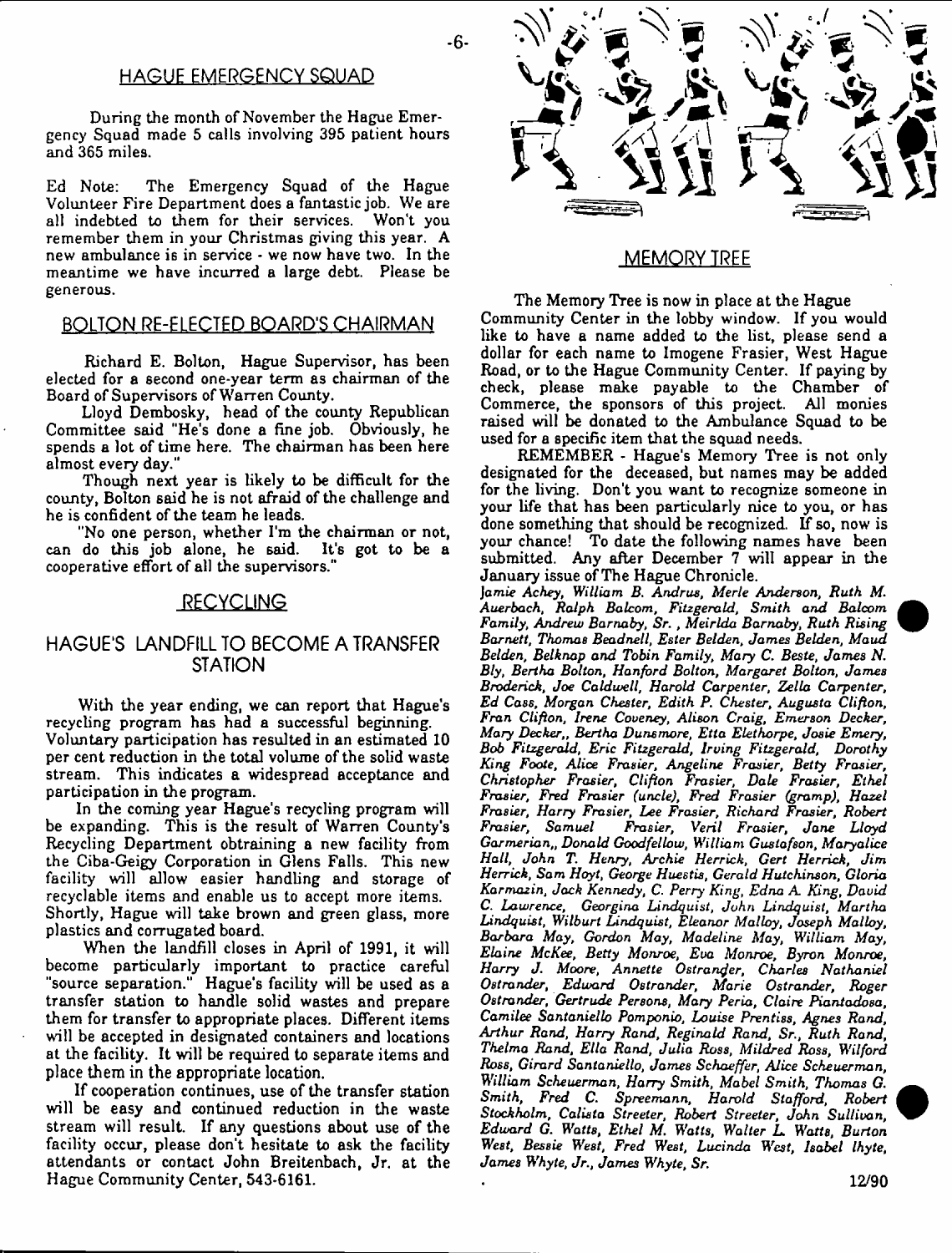#### **SOUNDINGS**

ORN - A boy, Cory Robert, to Tom and Judith Girard.  $\Delta$ msey, NJ on November 16. Proud grandmother is Mrs. Ray Monroe, Graphite.

ENGAGED - Teresa Ann Santaniello, daughter of Mrs. Virginia Lee Dame and Sal Santaniello, Silver Bay, to Mr. Keith Douglas Denig of Ronkonkomu, NY. September 1991 wedding is planned.

MARRIED - Jane Hume McCormick, Silver Bay and Tucson, AZ and James P. Mitchell, Westfield, NJ and Silver Bay, on November 10 in Westfield. They are residing in Westfield and will continue their summer residence in Silver Buy.

MARRIED - Tina Barth, daughter of Mr. & Mrs. John Barth, Hague, and Daniel King, son of Perry King, Hague at Chipwick, Hague, on November 24.

DIED \* M. Pearl Stanley, 88, Hendersonville, NC, on November 2, 1990. Mrs. Stanley was a member of the Hague Baptist Church and did volunteer work in Moses Ludington Hospital when she lived in Hague. She is survived by her husband, Alfred, a daughter, two grandchildren and three great-grandchildren.

DIED - Clifton "Slip" Frasier, 75, Hague, on November 17 at his home. Slip was an assessor for the Town of ague for the past ten years and chairman of the Board *Wf* Assessors since 1982. He is survived by his wife, Geraldine, son Lee, daughers Janice and June, all of Hague and daughter Elaine Werner of Mount Bethel, Also surviving are three brothers, six grandchildren and one great-grandchild.

DIED - Wilhelmina "Mini" Feibusch, 91, formerly of Westbury and Belle Rose, L.I., on November 27 at Moses Ludington Nursing Home. She is survived by her son Richard, Hague, five grandchildren and six great-grandchildren.

HEATHER PETERSON-KNOTT, ,has recently been informed that she passed the July 1990 New York State bar examination. She expects to be admitted to the NYS Bar in early 1991. She is the daughter of Dr. & Mrs. Douglas R. Knott of Saskatoon, Canada and Silver Bay. She and her husband, Ralph Denno, reside on Sand Hill Road, Hague.

Congratulations to Ticonderoga Middle School students JESSICA FRASIER, BRITTANY STULL, ELIZABETH BRUNET , JESSICA MARS, JESSICA WARD. These Hague students have all achieved a B or above in all subject areas during the first quarter of 1990-1991 school year.

#### \*\*\*\*\*\*\*\*\*\*\*\*\*\*\*\*\*\*\*\*\*\*\*\*

*CH RISTM AS TIME: when people want their past forgotten and their presents remembered.*

The folowing letter was received recently from Ann V. Dwyer, Wayne, NJ, a summer resident of Hague.

"1 would like to express my sincere gratitude to all who came to our aid on Monday October 8, 1990, when my husband Vincent Dwyer was suddenly stricken ill at the Hague launch site.

"A special thank-you to the Hugue First Aid Squad for responding so quickly and for taking such good care of my husband when it was needed most."

#### **NEW CALENDARS FEATURE LAKE GEORGE**

The 1991 Calendar of Wooden Boats is now available, featuring 12 of Benjamin Mendlowitz's beautiful color photographs of such outstanding boats as the J-Class sloop "Astra", a sleek HerreshofT day sailer, and two Fay and Bowens from Lake George - Jack Carney's "Golden Arrow" and Barbara and Bill Smith's "Aida II."

These calendars make a perfect holiday gift. They can be ordered from NOAH Publications, Box 14, Reach Road, Brooklin, Maine 04616. The cost for 1 - 3 calendars is \$10.95 each plus \$2.50 shipping to each address. Four to seven calendars are \$9.50 each, same shipping charges. NOAH Publications will also ship your gifts for you. Simply enclose your gift list and cards.

#### **WE STAND CORRECTED**

In the November issue of The Hague Chronicle we referred to Canadian geese. We huve been informed by our "goose" expert that the plural of a Canada goose is Canada geese —only the latter word changes (Canada does not become Canadian). Now you know. Thanks Bill!

#### **MUSEUM NEEDS ARTIFACTS**

Our historian, Clifton West is now requesting old toys, circa 1940 and earlier for use in the Hague Museum. He would particularly like to acquire an old Teddy bear for the collection, but any toys would be more than welcome.



ft's *the friends we know and cherish who make Christmas such a popular time.*